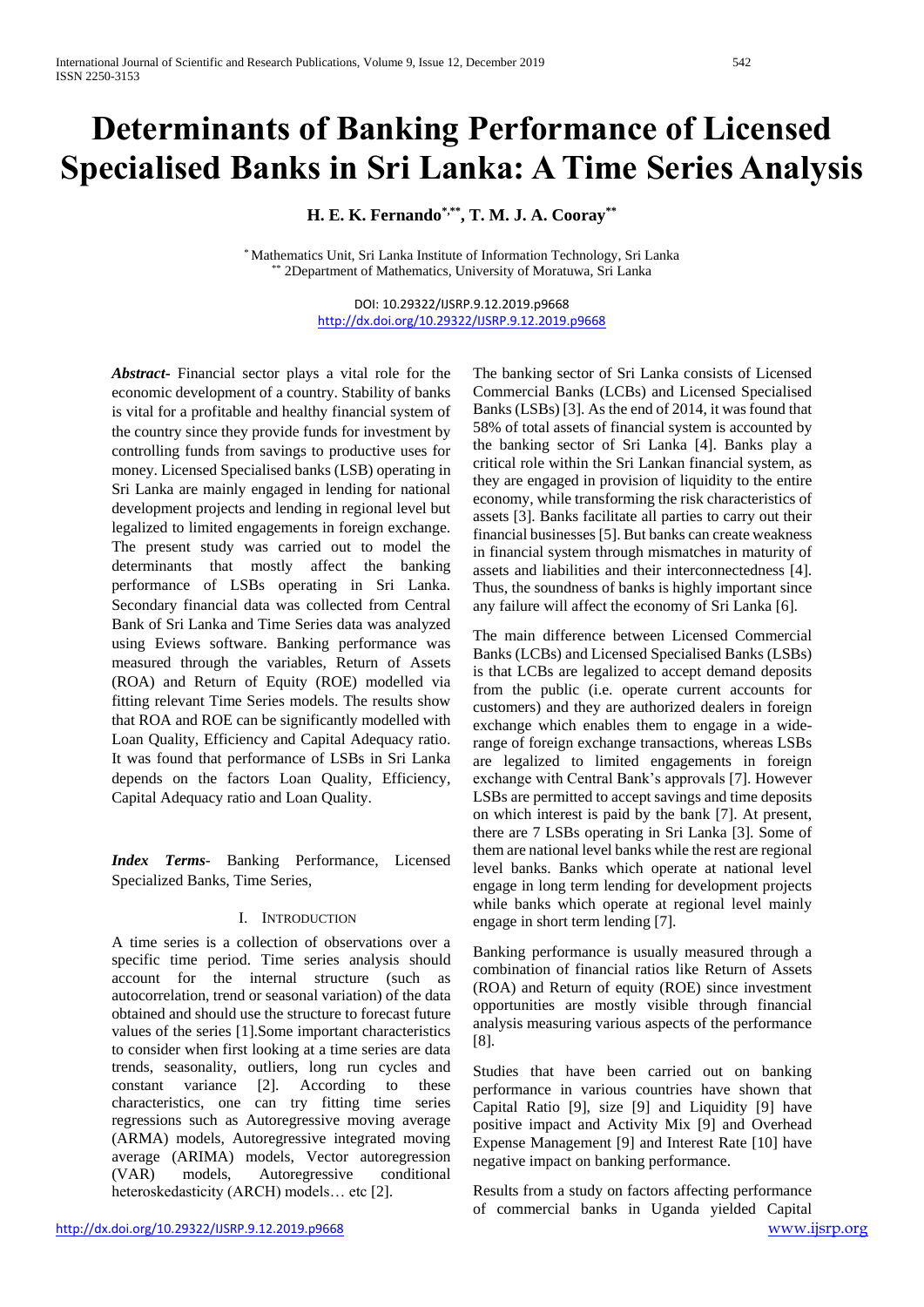Adequacy, Credit Risk/Loan Quality and Management Inefficiency are having a significantly negative impact on ROE while Interest Income are having a significantly positive impact on ROE [11].

Banking performance measured through ROA is negatively affected by Liquidity [10][12],Operating Cost [10], Capital Adequacy Ratio (CAR) [11][12], Credit Risk/Loan Quality [11], Management Inefficiency [11], whereas ROA is positively affected by Size [10][13], Interest Income [11], Annual Inflation Rate [11].

Capital Adequacy Ratio [8][11][14][15][16][17][18], Operating Efficiency [14], GDP [14][19], Asset Quality [15], Liquidity [20], Management Efficiency [15][21], Cost Income Ratio [19][22], Size [16][17][19], Interest rate risk (Net Interest Income/ Total Asset) [23], Liquidity risk (Total Deposit/Total Asset) [23], Capitalization risk (Equity/Total Asset) [23], Credit Risk [11][18][23], Diversification [23][21], National Income [23], Loan Loss Provision to Total Assets [24] and Inflation rate [24] have significant impact on ROE.

Further, previous studies suggests that Capital Adequacy Ratio [8][11][12][15][18], IETTL (Interest Expense over Total Loans) [8], NIM (Net Interest Margin) [8], Asset Quality [15], Management Efficiency [11][15][21], Inflation [11][15][25], NPL(non-performing loans) [19], Size [10][18][19], Liquidity [20], Ownership [19], Credit Risk [11][18][23], Diversification [21][23], GDP [18], National Income [23], Loan Loss Provision to Total Assets [24], Total Overhead Cost to Total Assets [24] also substantially affect ROA.

In accordance to the literature, the study was carried out to determine the factors affecting banking performance of Licensed Specialised Banks after the end of civil war in Sri Lanka. Time series analysis was done considering many independent variables while taking ROA and ROE as independent variables measuring the banking performance. Many time series models were tried and the models which didn't satisfy the assumptions of the specific model were rejected without reporting. Models satisfying the assumptions are compared to choose the best fit and significant factors affecting banking performance of LSBs in Sri Lanka are identified from those models.

## II. METHODOLOGY

Financial data of Licensed Specialized banks was collected from the library of Central bank of Sri Lanka for the period of 2008 to 2017 quarterly. The initial literature review suggested that the performance of LSBs are measured through Return of Assets (ROA)

and Return on Equity (ROE) and many factors affect the performance of a bank.

By a thorough literature survey, the following independent variables were identified. Capital Adequacy Ratio (CAR), Current & Savings deposits to total deposits (CASA), Cost Inefficiency (CI), Efficiency Ratio (EFF), Liquidity (LIQ), Loan Market Competition (LMC), Loan Quality (LQ), Market Profit Opportunity (MP), Net Interest Margin (NIM), Nonperforming Advances Ratio (NPL), Provisions Coverage Ratio (PCR), Credit Risk (RISK), Total Assets (TA), Total Loans and Advances to Total Assets (TLTA).

Values for all considered variables were calculated using standard formulas. The data were analysed using EViews (version 10) software for the above variables taking ROA and ROE as dependent variables.

Initially the Granger causality test [26] was used to determine whether one time series is useful in forecasting another. Granger Causality test checks the following hypothesis.

 $H_0$ : The variable  $x$  does not Granger Cause the

variable y Versus

 $H_a$ : The variable x Granger Cause the variable y

The variables which does not Granger Cause ROA and ROE were removed from further analysis.

Then for the selected variables, unit root test was done to check whether the variables are stationary at level, 1<sup>st</sup> difference and 2<sup>nd</sup> difference. Also, the correlogram was checked. Unit root test checks the following hypothesis.

 $H_0$ : The series is not stationary Versus  $H_a$ : The series is stationary

Different time series regression models were fitted and residual analysis for each model was done. From all the significant models, a comparison was done to find the best fitted model for the data.

The fitted models had general formats as follows.

- 1.  $ROA_t = \mu_0 + \mu_1 ROA_{t-1} + \mu_2 ROA_{t-2}$  $\sum_{i=1}^{n} \alpha_i x_{it} + \sum_{i=1}^{m} \beta_i x_{it-1} + \sum_{i=1}^{l} \gamma_i x_{it-2} + \varepsilon$
- 2.  $lgROA_t = \mu_0 + \mu_1 lgROA_{t-1} + \mu_2 lgROA_{t-2} +$  $\sum_{i=1}^{n} \alpha_i x_{it} + \sum_{i=1}^{m} \beta_i x_{it-1} + \sum_{i=1}^{l} \gamma_i x_{it-2} + \varepsilon$

3. 
$$
ROE_t = \mu_0 + \mu_1 ROE_{t-1} + \mu_2 ROE_{t-2} +
$$

$$
\sum_{i=1}^{n} \alpha_i x_{it} + \sum_{i=1}^{m} \beta_i x_{it-1} + \sum_{i=1}^{l} \gamma_i x_{it-2} +
$$
  

$$
\sum_{i=1}^{l} \alpha_i x_{it-3} + \sum_{i=1}^{l} b_i x_{it-4} + \varepsilon
$$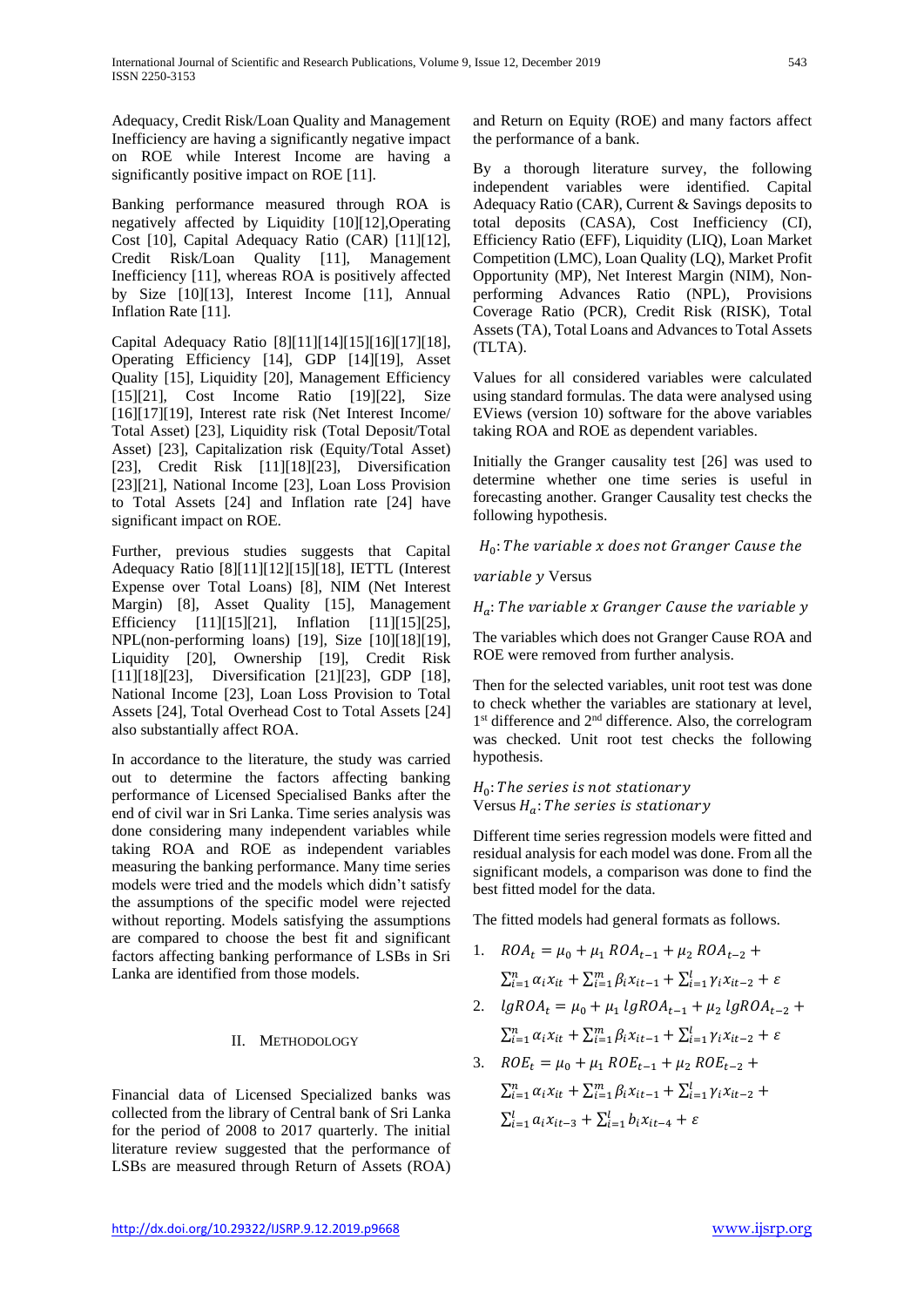4.  $lgROE_t = \mu_0 + \mu_1 lgROE_{t-1} + \mu_2 lgROE_{t-2} +$  $\sum_{i=1}^{n} \alpha_i x_{it} + \sum_{i=1}^{m} \beta_i x_{it-1} + \sum_{i=1}^{l} \gamma_i x_{it-2} +$ 

$$
\sum_{i=1}^{l} a_i x_{it-3} + \sum_{i=1}^{l} b_i x_{it-4} + \varepsilon
$$

Where,

ROA - Return of Assets

ROE - Return of Equity

lgROA - logarithmic of ROA

lgROE - logarithmic of ROE

 $x_i$  – independent variables including Loan Quality (LQ), Efficiency (EFF) and Capital Adequacy Ratio (CAR).

 $\varepsilon$  – error term

 $t = 2008 Q1, 2008 Q2, ..., 2016 Q4$ 

 $\mu_i$ ,  $\alpha_i$ ,  $\beta_i$ ,  $\gamma_i$ ,  $a_i$ ,  $b_i$ - coefficients of various independent variables.

The objective of this study was to find the determinants affecting banking performance of Licensed Specialised Banks in Sri Lanka. Based on the objective, the above models were tried using EViews software to conclude the following research hypotheses.

H<sub>0</sub>: There is no significant impact of independent *variable to performance of Licensed Specialised Banks in Sri lanka* Versus

: *There is a significant impact of independent variable to performance of Licensed Specialised Banks in Sri Lanka*

A time series regression assumes the residuals are normally distributed with zero mean, constant variance and independent. Residual analysis was done to determine whether the fitted models satisfy the assumptions for residuals. Hypotheses used in residual analysis are given in table 1.

Models with residuals normally distributed and mean around zero with low skewness, low AIC, SIC values, kurtosis around 2 were selected as best models for ROA and ROE measuring banking performance of Licensed Specialised Banks of Sri Lanka.

Table 1: Hypothesis used in residual analysis.

| <b>Residual</b>       | <b>Hypothesis used</b>          |
|-----------------------|---------------------------------|
| <b>Analysis</b>       |                                 |
| Randomness of         | $H_0$ : Residuals are random    |
| residuals -           | Versus $H_1$ : Residuals are    |
| Correlogram           | not random.                     |
| Normality of          | $H_0$ : Residuals are normally  |
| residuals             | distributed                     |
|                       | Versus $H_1$ : Residuals<br>are |
|                       | not normally distributed.       |
| Constant variance     | $H_0$ : Residuals are<br>not    |
| of residuals -        | heteroskedastic (Constant       |
| White Test for        | variance of residuals)          |
| Heteroskedasticity    | Versus                          |
|                       | $H_1$ : Residuals<br>are        |
|                       | heteroskedastic                 |
| Residuals are         | $H_0$ : Residuals are<br>not    |
| serially correlated   | serially<br>correlated          |
| - Breusch-            | Versus $H_1$ : Residuals<br>are |
| Godfrey Serial        | serially correlated             |
| <b>Correlation LM</b> |                                 |
| Test                  |                                 |

## III. RESULTS AND DISCUSSION

Using pairwise Granger Causality test shown below, it was found that LQ, EFF and CAR Granger Cause ROA and ROE. LQ Granger Cause ROE at lag 1.

Table 2: Table of probabilities resulted by Granger Causality Test.

|            | <b>Does not Granger Cause</b> |            |       |            |            |
|------------|-------------------------------|------------|-------|------------|------------|
|            | <b>ROA</b>                    | <b>ROE</b> | LQ    | <b>CAR</b> | <b>EFF</b> |
| <b>ROA</b> |                               | 0.325      | 0.004 | 0.018      | 0.870      |
| <b>ROE</b> | 0.684                         |            | 0.004 | 0.021      | 0.702      |
| LQ         | 0.006                         | 0.123      |       | 0.134      | 0.967      |
| <b>CAR</b> | 0.002                         | 0.017      | 0.437 |            | 0.58       |
| <b>EFF</b> | 0.024                         | 0.009      | 0.083 | 0.631      |            |

As per results from Granger Causality Test, LQ, EFF and CAR variables were chosen as independent variables of the study as the variables Granger Cause ROA and ROE. Using unit root test, the stationarity of all variables was checked at level,  $1<sup>st</sup>$  difference and  $2<sup>nd</sup>$ difference and the results obtained were summarized as follows.

Table 3: Table of stationarity of the variables.

| Variable   | Level      | 1 <sup>st</sup> | 2 <sub>nd</sub> |
|------------|------------|-----------------|-----------------|
|            |            | difference      | difference      |
| <b>ROA</b> | Non-       | Non-            | Stationary      |
|            | stationary | stationary      |                 |
| <b>ROE</b> | Non-       | Stationary      | Stationary      |
|            | stationary |                 |                 |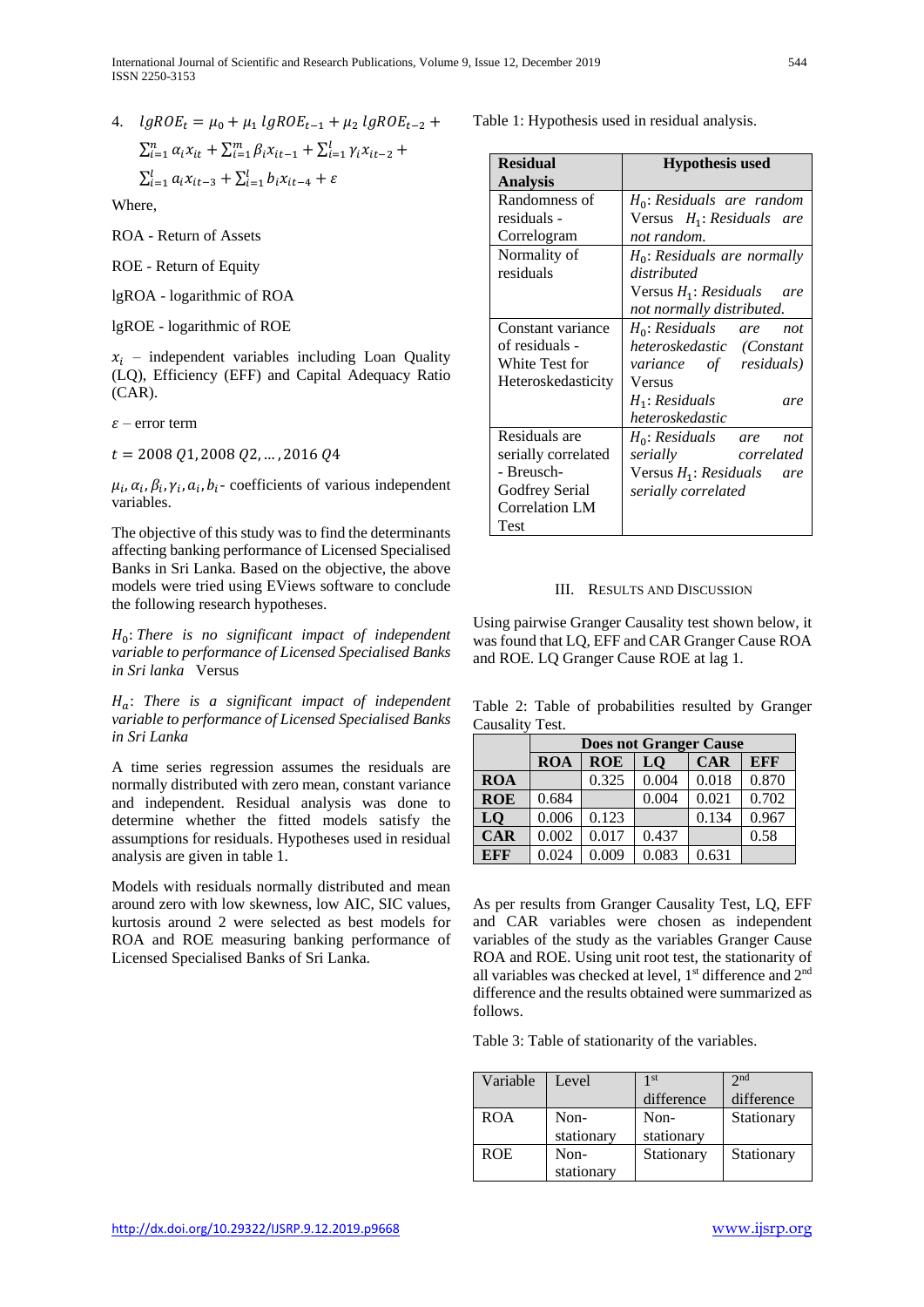| <b>CAR</b> | Non-               | Stationary | Stationary         |
|------------|--------------------|------------|--------------------|
|            | stationary         |            |                    |
| LQ         | Stationary         | Stationary | Non-<br>stationary |
| EFF        | Non-<br>stationary | Stationary | Stationary         |

These results facilitate to decide which the variables to include in the model based on the assumption of the model.

# **Model for ROA**

Many models were fitted and the assumptions on residuals were checked. Only the models satisfying the assumptions were shown in this section.

Model A<sub>1</sub>:  $lgROA_t = \alpha_0 + \alpha_1 lgROA_{t-1} + \alpha_2 LQ_t +$  $\alpha_3 EFF_t + \alpha_4 EFF_{t-2} + \alpha_5 CAR_{t-2}$ Model  $A_2$ :  $lgROA_t = \gamma_0 + \gamma_1 lgROA_{t-1} +$ 

 $\gamma_2$  lgROA<sub>t-2</sub> +  $\gamma_3$ CAR<sub>t-2</sub> +  $\gamma_4 LQ_{t-2}$ 

Here lgROA is the logarithmic of ROA. Since the kurtosis values for ROA is high, logarithmic of ROA was used. Above models were fitted and the following results were obtained.

Table 4: Results obtained for Model  $A_1$  and Model  $A_2$ .

|                  | Model $A_1$            |                          | Model $A_2$          |
|------------------|------------------------|--------------------------|----------------------|
| Variable         | <b>Coefficie</b><br>nt | Variabl                  | <b>Coefficie</b>     |
|                  | $-1.771**$             | e                        | nt<br>$-1.071**$     |
| Constant         | (0.396)<br>29.983**    | Constant<br><b>LGROA</b> | (0.347)<br>$0.671**$ |
| LO               | (8.743)<br>$-0.741*$   | $(t-1)$                  | (0.141)              |
| <b>EFF</b>       | (0.270)                | <b>LGROA</b><br>$(t-2)$  | $-0.313*$<br>(0.132) |
| EFF<br>$(t-2)$   | $1.017**$<br>(0.262)   | LO<br>$(t-2)$            | 28.17*<br>(10.337)   |
| <b>CAR</b>       | $0.063**$              | CAR                      | $0.054*$             |
| $(t-2)$<br>LGROA | (0.02)<br>$0.357**$    | $(t-2)$                  | (0.02)               |
| $(t-1)$          | (0.107)                |                          |                      |

Standard errors are reported in parentheses. \*, \*\* indicates significance at 95% and 99% level of significance.

Model  $A_1$ : The model is significant since probabilities are less than 0.05 level of significance.There is a significant effect of  $LQ_t$ ,  $EFF_t$ ,  $EFF_{t-2}$ ,  $CAR_{t-2}$  and  $lgROA_{t-1}$  to  $lgROA_t$  on banking performance of Licensed Specialised Banks in Sri Lanka.

Model A<sub>2</sub>: Since probabilities are less than 0.05 level of significance, there is a significant impact of  $LQ_{t-2}$ ,

 $CAR_{t-2}$ ,  $lgROA_{t-2}$  and  $lgROA_{t-1}$  to  $lgROA_t$  of Licensed Specialised Banks in Sri Lanka. Therefore, the model is significant.

Table 5: Table of comparison of model  $A_1$  and model  $A<sub>2</sub>$ .

|                                      | Model A <sub>1</sub> | <b>Model</b> $A_2$ |
|--------------------------------------|----------------------|--------------------|
| <b>Akaike</b><br><b>Info</b>         | $-0.202476$          | $-0.112213$        |
| <b>Criterion (AIC)</b>               |                      |                    |
| Schwarz criterion                    | 0.066881             | 0.112251           |
| (SBC)                                |                      |                    |
| <b>R-squared</b>                     | 80.5%                | 77.3%              |
| <b>Durbin</b><br>Watson<br>statistic | 1.726698             | 1.627818           |
| Standard Error of<br>regression (SE) | 0.201983             | 0.213830           |

Summary of the fitted models  $A_1$  and  $A_2$  were given in Table 4 and 5. From table 5 it can be concluded that model  $A_1$  is better than model  $A_2$ , since AIC, SBC, SE of regression are lower in model  $A_1$  than model  $A_2$  and R-squared is higher than model  $A_2$ . Therefore, model A1 was chosen as the best model relating ROA, LQ, EFF and CAR. Residual analysis was done to check whether the assumptions on residuals hold for model  $A<sub>2</sub>$ .

|                 | <b>Residuals</b>          | <b>Statistics</b>       |  |
|-----------------|---------------------------|-------------------------|--|
|                 | Mean                      | $-4.33 \times 10^{-16}$ |  |
|                 | Median                    | 0.012443                |  |
|                 | Maximum                   | 0.409625                |  |
|                 | Minimum                   | $-0.410260$             |  |
|                 | <b>Standard Deviation</b> | 0.186054                |  |
|                 | <b>Skewness</b>           | $-0.281643$             |  |
|                 | Kurtosis                  | 2.957744                |  |
|                 | Jarque-Bera               | 0.452024                |  |
|                 | Probability               | 0.797709                |  |
| 10 <sup>1</sup> |                           |                         |  |
| 8               |                           |                         |  |
| 6.              |                           |                         |  |
| 4               |                           |                         |  |
| 2.              |                           |                         |  |

Figure 1: Results obtained for normality of residuals for model A1.

-0.5 -0.4 -0.3 -0.2 -0.1 0.0 0.1 0.2 0.3 0.4 0.5

0

The normality of residuals was checked and since probability is greater than 0.05 level of significance, residuals are normally distributed. Kurtosis is around 3 and skewness is a small value implying that this is good model.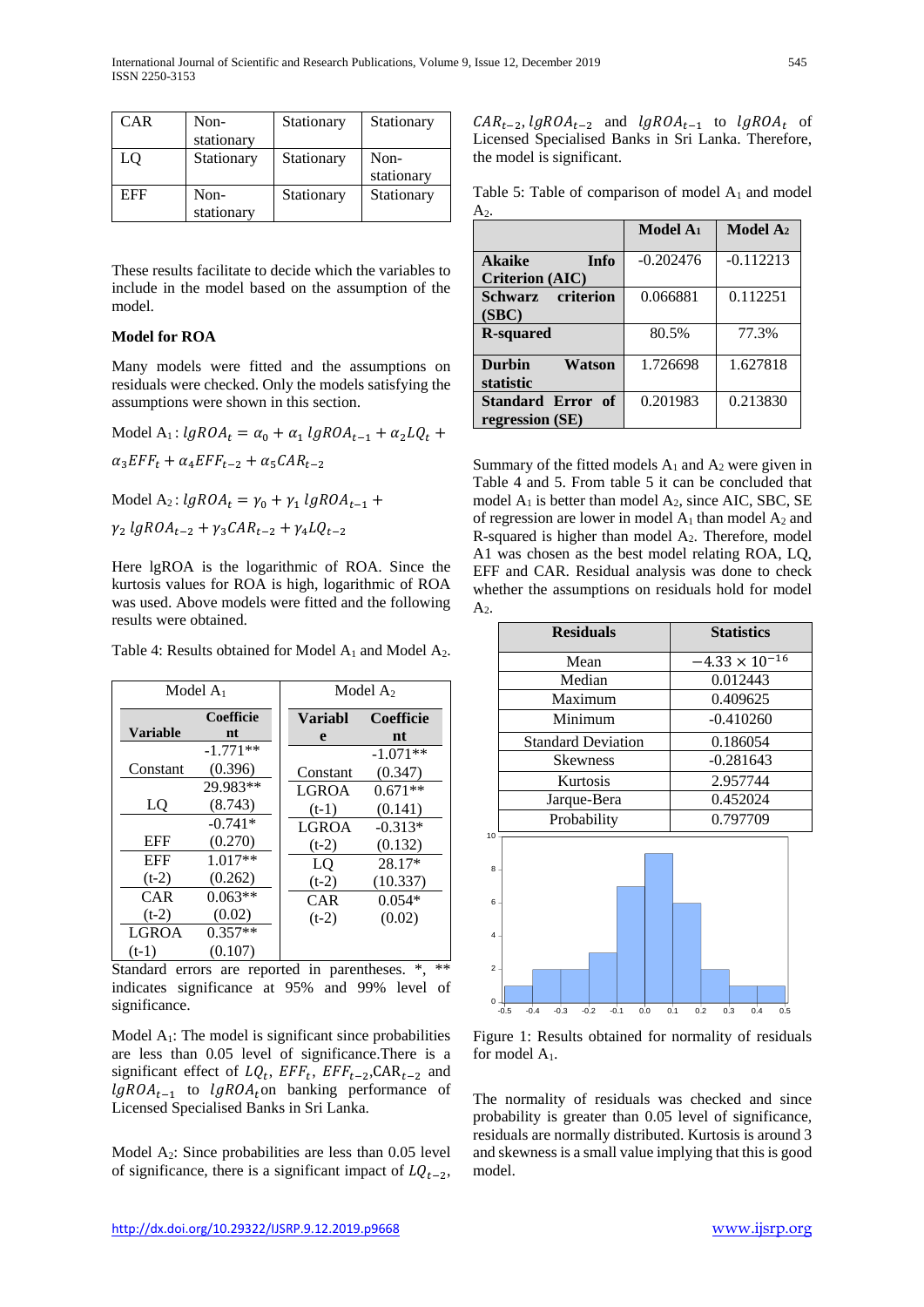The correlogram was checked to see if the residuals are random.

Q-statistic probabilities adjusted for 1 dynamic regressor

| Autocorrelation | <b>Partial Correlation</b>   |    | AC       | PAC      | O-Stat | $Prob*$ |
|-----------------|------------------------------|----|----------|----------|--------|---------|
| $ $ .           | $.  *.$                      | 1  | 0.114    | 0.114    | 0.4815 | 0.488   |
| $**$ .          | ** .                         | 2  | $-0.271$ | $-0.287$ | 3.2860 | 0.193   |
| **∣.            | $\cdot$ * $\cdot$            | 3  | $-0.212$ | $-0.154$ | 5.0661 | 0.167   |
| ٠١.             | .   .                        | 4  | 0.052    | 0.022    | 5.1745 | 0.270   |
| $\cdot  $ *.    | $.  *.$                      | 5  | 0.197    | 0.104    | 6.8188 | 0.234   |
| ٠١.             | .   .                        | 6  | 0.058    | 0.015    | 6.9653 | 0.324   |
| $\ast\ast$      | $\cdot^*$ .                  | 7  | $-0.207$ | $-0.148$ | 8.9096 | 0.259   |
| ***             | $**$ .                       | 8  | $-0.386$ | $-0.336$ | 15.924 | 0.043   |
| $\cdot  $ *.    | .∤*.                         | 9  | 0.113    | 0.122    | 16.549 | 0.056   |
| $\cdot  $ *.    | $\cdot^*$ .                  | 10 | 0.129    | $-0.146$ | 17.394 | 0.066   |
| ٠١.             | .                            | 11 | 0.029    | $-0.024$ | 17.438 | 0.096   |
| ٠١.             | .   .                        | 12 | $-0.037$ | 0.052    | 17.515 | 0.131   |
| .∦.             | .  **                        | 13 | 0.110    | 0.240    | 18.226 | 0.149   |
| ٠١.             | $\cdot^*$ .                  | 14 | $-0.002$ | $-0.096$ | 18.226 | 0.197   |
| ٠١.             | .                            | 15 | 0.011    | $-0.011$ | 18.234 | 0.251   |
| $\cdot^*$ .     | $**$<br>$\ddot{\phantom{0}}$ | 16 | $-0.093$ | $-0.235$ | 18.822 | 0.278   |

Figure 2: Figure of correlogram obtained for residuals for model A1.

From figure 2, the residuals are random since all probability values are higher than 0.05 significance level. Thus, the assumption of random residuals holds for the model.

Table 6: Results obtained for testing serial correlation and heteroskedasticity for model A1.

| <b>Breusch-Godfrey</b><br><b>Serial</b><br><b>LM</b> Test | <b>Correlation</b> | Heteroskedasticity<br><b>Test: White</b> |        |
|-----------------------------------------------------------|--------------------|------------------------------------------|--------|
| Probability                                               | 0.2455             | Probability                              | 0.3826 |
| (F statistic)                                             |                    | (F statistic)                            |        |
| Probability                                               | 0.1753             | Probability                              | 0.3418 |
| (Chi-Square)                                              |                    | $(Chi-$                                  |        |
|                                                           |                    | Square)                                  |        |

From table 6, it is evident that the residuals are not serially correlated since probability values for Serial Correlation LM test are higher than 0.05 significance level. Also since probability values obtained for White Heteroskedasticity Test are greater than 0.05 level of significance, it is apparent that the variance of residuals is a constant.

Residuals analysis indicate that residuals are random, normally distributed around mean zero and constant variance and residuals are not correlated. Since all assumptions for residuals hold for model  $A<sub>1</sub>$ , it was concluded that model  $A_1$  is a good model for ROA. And the fitted model was as follows.

$$
lgROA_t = -1.770528 + 0.357015 lgROA_{t-1}
$$
  
+ 29.98268 LQ<sub>t</sub> - 0.740957 EFF<sub>t</sub>  
+ 1.016939 EFF<sub>t-2</sub>  
+ 0.062897 CAR<sub>t-2</sub>

## **Model for ROE**

Many models were fitted and the assumptions on residuals were checked. Only models satisfying the assumptions are reported.

Model E<sub>1</sub>:  $ROE_t = \beta_0 + \beta_1 ROE_{t-1} + \beta_5 ROE_{t-2}$  +  $\beta_2 EFF_{t-1} + \beta_3 EFF_{t-2} + \beta_4 EFF_{t-3} + \beta_5 CAR_{t-2} +$  $\beta_6CAR_{t-3}$ Model E<sub>2</sub>:  $lgROE_t = \gamma_0 + \gamma_1 lgROE_{t-1} + \alpha_2 LQ_t +$  $\gamma_3$ CAR<sub>t</sub> +  $\gamma_4$ CAR<sub>t-2</sub>

Here lgROE is the logarithmic of ROE. Since the kurtosis values for ROE is high, logarithm of ROE was used. Above models were fitted and the following results were obtained.

Table 7: Results obtained for Model  $A_1$  and Model  $A_2$ .

|            | Model $E_1$      |                | Model $E_2$ |
|------------|------------------|----------------|-------------|
| Variabl    | <b>Coefficie</b> | <b>Variabl</b> | Coefficie   |
| e          | nt               | e              | nt          |
|            | 3.526            |                | 0.811       |
| Constant   | (6.717)          | Constant       | (0.431)     |
| ROE        | $1.030**$        | LGROE          | $0.708**$   |
| $(t-1)$    | (0.133)          | $(t-1)$        | (0.101)     |
| ROE        | $-0.379**$       |                | 28.557*     |
| $(t-2)$    | (0.121)          | LQ             | (10.005)    |
| EFF        | $-29.380**$      |                | $-0.0759**$ |
| $(t-1)$    | (7.008)          | CAR            | (0.021)     |
| EFF        | 52.655**         | CAR            | $0.064**$   |
| $(t-2)$    | (10.034)         | $(t-2)$        | (0.021)     |
| EFF        | $-23.72**$       |                |             |
| $(t-3)$    | (6.879)          |                |             |
| CAR        | 1.837**          |                |             |
| $(t-2)$    | (0.359)          |                |             |
| <b>CAR</b> | $-1.669**$       |                |             |
| $(t-3)$    | (0.388)          |                |             |

Standard errors are reported in parentheses. \*, \*\* indicates significance at 95% and 99% level of significance.

Since probabilities are less than 0.05 level of significance except for the constant for the results obtained for Model  $E_1$ . There is a significant impact of  $EFF_{t-1}, EFF_{t-2}, EFF_{t-4}, CAR_{t-2}, CAR_{t-4}$  and  $ROE_{t-1}$ to  $ROE_t$  to the performance of LSBs in Sri Lanka. Therefore, the model is significant. From the results obtained for Model  $E_2$  since probabilities are less than 0.05 level of significance except for the constant, the models is significant and it can be concluded that there is a significant impact of  $LQ_t$ ,  $CAR_t$ ,  $CAR_{t-2}$  and  $lgROE_{t-1}$  to  $lgROE_t$  to performance measured by ROE of Licensed Specialised Banks in Sri Lanka.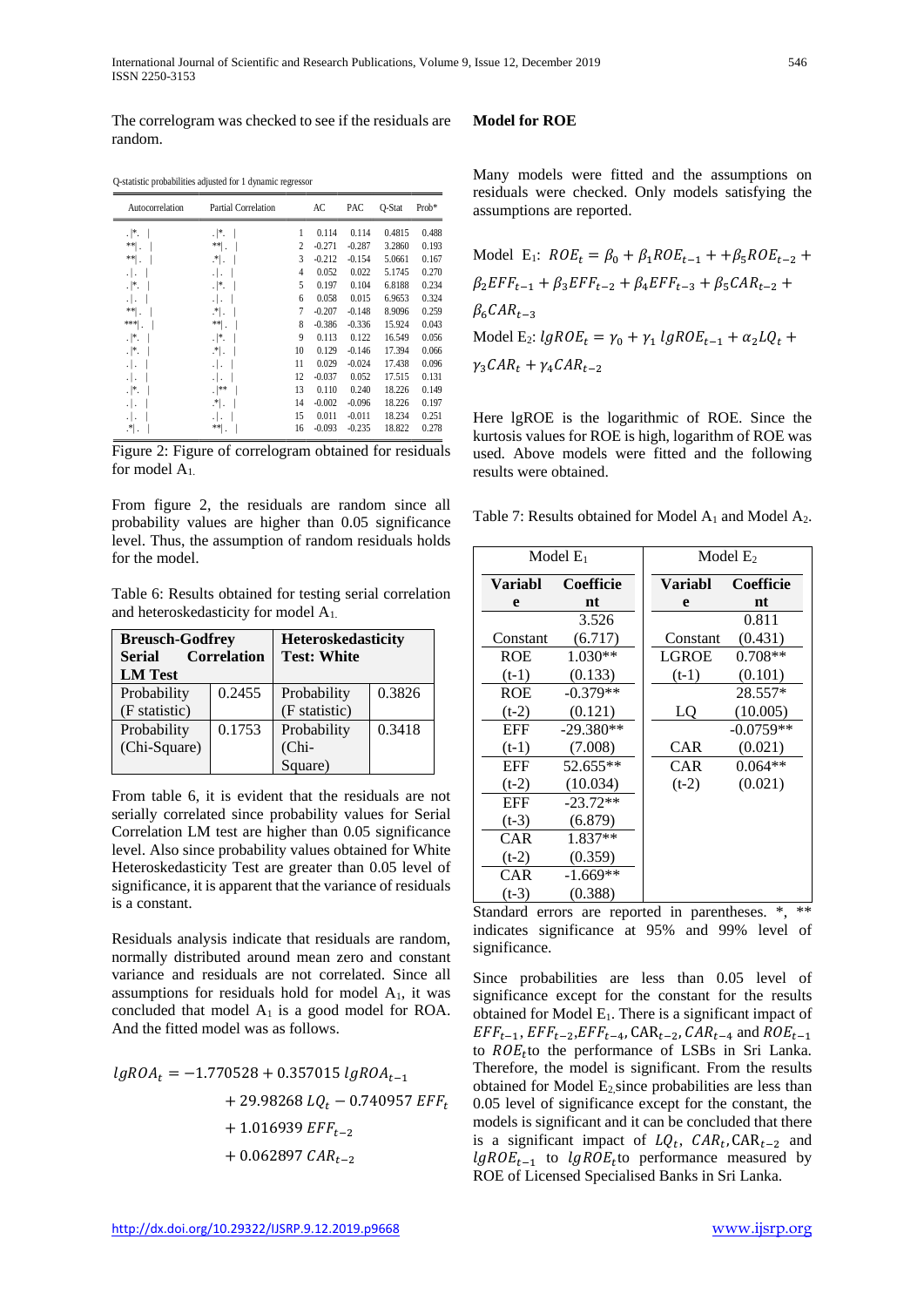|                                                        | Model E <sub>1</sub> | Model E <sub>2</sub> |
|--------------------------------------------------------|----------------------|----------------------|
| <b>Akaike</b><br><b>Info</b><br><b>Criterion (AIC)</b> | 5.402572             | 0.005392             |
| <b>Schwarz criterion</b><br>(SBC)                      | 5.765362             | 0.229857             |
| <b>R-squared</b>                                       | 82.8%                | 71.3%                |
| <b>Durbin</b><br><b>Watson</b><br>statistic            | 1.927372             | 2.081558             |
| <b>Standard Error of</b><br>regression (SE)            | 3.250273             | 0.226781             |

Table 8: Table of comparison of model  $E_1$  and model  $E<sub>2</sub>$ 

Summary of the fitted models  $E_1$  and  $E_2$  were given in Table 8. From table 5 it can be concluded that model  $E_2$  is better than model  $E_1$ , since AIC, SBC SE of regression are lower in model  $E_2$  than model  $E_1$ although R-squared is higher than model  $E_1$ . Therefore, model  $E_2$  was chosen as the best model relating ROE, LO and CAR.

Residual analysis was done to check whether the assumptions on residuals hold for model E2.

| <b>Residuals</b>          | <b>Statistics</b>       |
|---------------------------|-------------------------|
| Mean                      | $-4.38 \times 10^{-16}$ |
| Median                    | $-0.040790$             |
| Maximum                   | 0.443060                |
| Minimum                   | $-0.452691$             |
| <b>Standard Deviation</b> | 0.212593                |
| <b>Skewness</b>           | 0.478455                |
| Kurtosis                  | 2.944416                |
| Jarque-Bera               | 1.301584                |
| Probability               | 0.521632                |
| 10                        |                         |



Figure 3: Results obtained for normality of residuals for model  $E_2$ .

The normality of residuals was checked and since probability is greater than 0.05 level of significance according to figure 8, it is evident that residuals are normally distributed. Acquiring a value is close to 3 for kurtosis and small value for skewness imply that this is good model. The correlogram was checked to see if the residuals are random.

Q-statistic probabilities adjusted for 1 dynamic regressor

| Autocorrelation | <b>Partial Correlation</b> |    | AC       | PAC      | Q-Stat | Prob* |
|-----------------|----------------------------|----|----------|----------|--------|-------|
| $\cdot$ $\cdot$ | $\cdot$ .                  | 1  | $-0.053$ | $-0.053$ | 0.1031 | 0.748 |
| $\cdot$ $\cdot$ | .                          | 2  | $-0.034$ | $-0.037$ | 0.1465 | 0.929 |
| $\mathcal{F}$ . | $\mathbb{R}^*$ .           | 3  | $-0.130$ | $-0.135$ | 0.8170 | 0.845 |
| .∤*.            | $.  $ *.                   | 4  | 0.102    | 0.087    | 1.2385 | 0.872 |
| $\cdot$ .       | $\cdot$ .                  | 5  | $-0.012$ | $-0.013$ | 1.2447 | 0.941 |
| .   .           | .                          | 6  | $-0.032$ | $-0.044$ | 1.2890 | 0.972 |
| .획.             | .                          | 7  | $-0.079$ | $-0.061$ | 1.5723 | 0.980 |
| $* * *$         | *** <br>×                  | 8  | $-0.361$ | $-0.397$ | 7.7168 | 0.462 |
| .∣*.            | .  *.                      | 9  | 0.135    | 0.094    | 8.6141 | 0.474 |
| .∣*.            | $.  $ *.                   | 10 | 0.161    | 0.157    | 9.9298 | 0.447 |
| .획.             | $\mathbb{R}^*$ .           | 11 | $-0.067$ | $-0.165$ | 10.169 | 0.515 |
| ** .            | $\mathbb{R}^*$ .           | 12 | $-0.234$ | $-0.175$ | 13.210 | 0.354 |
| $.  $ *.        | $\cdot$  *.                | 13 | 0.091    | 0.078    | 13.697 | 0.396 |
| $\cdot$ .       | .* .                       | 14 | $-0.016$ | $-0.129$ | 13.713 | 0.471 |
| .  *.           | .                          | 15 | 0.117    | 0.064    | 14.595 | 0.481 |
| .               | .*∣.                       | 16 | $-0.059$ | $-0.148$ | 14.831 | 0.537 |

Figure 4: Figure of correlogram obtained for residuals for model  $E_2$ .

Figure 4 confirms that residuals are random since all probability values are higher than 0.05 significance level.

Table 9: Results obtained for testing serial correlation and heteroskedasticity for model A1.

| <b>Breusch-Godfrey</b><br><b>Serial Correlation LM</b><br><b>Test</b> |        | <b>Heteroskedasticity</b><br><b>Test: White</b> |        |  |  |
|-----------------------------------------------------------------------|--------|-------------------------------------------------|--------|--|--|
| Probability<br>Œ                                                      | 0.8849 | Probability                                     | 0.9860 |  |  |
| statistic)                                                            |        | (F statistic)                                   |        |  |  |
| Probability                                                           | 0.8579 | Probability                                     | 0.9599 |  |  |
| (Chi-Square)                                                          |        | (Chi-Square)                                    |        |  |  |

probability values obtained for White Heteroskedasticity Test are greater than 0.05 level of significance, it is evident that the variance of residuals is a constant. From table 9 it is apparent that the residuals are not serially correlated since probability values obtained for Breusch-Godfrey Serial Correlation LM Test are higher than 0.05 significance level. And since

Residuals analysis for model  $E_2$  indicate that residuals are not correlated, random, normally distributed around mean zero and constant variance verifying that the assumptions of the model fitted holds.

Since all assumptions for residuals hold for model  $E_2$ , it was concluded that model  $E_2$  is a good model for ROE. And the fitted model was as follows.

$$
lgROE_t = 0.810728 + 0.708440 lgROE_{t-1}
$$
  
+ 28.55666 LQ<sub>t</sub> - 0.075897 CAR<sub>t</sub>  
+ 0.064428 CAR<sub>t-2</sub>

.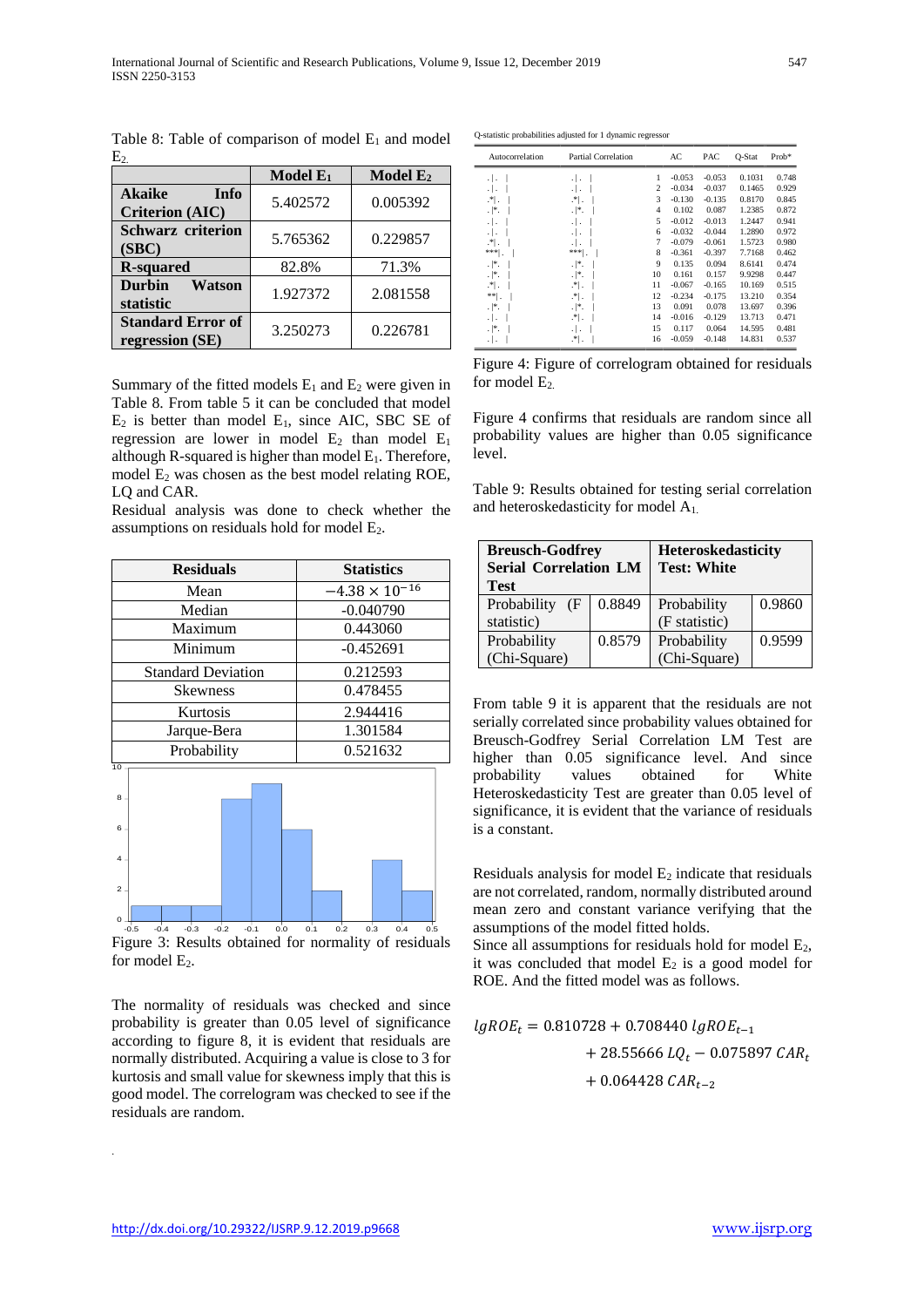IV. CONCLUSION

The following models were obtained for banking performance of Licensed Specialised Banks in Sri Lanka.

$$
lgROA_t = -1.770528 + 0.357015 lgROA_{t-1}
$$
  
+ 29.98268 LQ<sub>t</sub> - 0.740957 EFF<sub>t</sub>  
+ 1.016939 EFF<sub>t-2</sub>  
+ 0.062897 CAR<sub>t-2</sub>

$$
lgROE_t = 0.810728 + 0.708440 lgROE_{t-1}
$$
  
+ 28.55666 LQ<sub>t</sub> - 0.075897 CAR<sub>t</sub>  
+ 0.064428 CAR<sub>t-2</sub>

It was evident that performance of Licensed Specialised Banks in Sri Lanka is significantly related to the factors Loan Quality, Efficiency and Capital Adequacy ratio. Also Loan Quality have highest impact on the performance of Licensed Specialised Banks in Sri Lanka.

For the study, financial data from 2008 quarter 1 to 2016 quarter 4 was used since Central Bank of Sri Lanka did not possess any data before that for Licensed Specialised Banks in Sri Lanka. More accurate models can be extracted for larger number of data points. Hence it was a limitation for the study.

After the war in Sri Lanka LSBs takes a main role in the rapid urbanization of country as a main supplier of housing market with rapid economic growth. Thus, it is suggested to apply time series analysis after some years to accurately model financial data of LSBs Sri Lanka to optimize banking performance.

#### **REFERENCES**

- [1] U. of Zurich, "Time Series Analysis Basic Techniques." [Online]. Available: http://www.biosym.uzh.ch/modules/models/M odeling\_Basics/Time\_Series/timeseries.xhtml.
- [2] The Pennsylvania State University, "Applied Time Series Analysis." [Online]. Available: https://newonlinecourses.science.psu.edu/stat5 10/lesson/1.
- [3] Central bank of Sri Lanka, "Banking Sector." [Online]. Available: https://www.cbsl.gov.lk/en/financialsystem/financial-system-stability/bankingsector.
- [4] Central bank of Sri Lanka, "Annual Report 2015," 2016. [Online]. Available: https://www.cbsl.gov.lk/en/publications/econo mic-and-financial-reports/annualreports/annual-report-2015.
- [5] Central bank of Sri Lanka, "Financial Sector," 2017. [Online]. Available: https://www.cbsl.gov.lk/en/statistics/statistical -tables/financial-sector.
- [6] Central bank of Sri Lanka, "Financial System Stability Review 2012," 2012. [Online]. Available: https://www.cbsl.gov.lk/sites/default/files/cbsl web\_documents/publications/fssr/fssr\_2015e. pdf.
- [7] H. S. E. Silva, "Role of information technology in leveraging performance : a study in Sri Lankan banking sector," *Digital Library, University of moratuwa Sri Lanka*, 2007. [Online]. Available: http://dl.lib.mrt.ac.lk/handle/123/597.
- [8] S. Jha and X. Hui, "A comparison of financial performance of commercial banks: A case study of Nepal," *African J. Bus. Manag.*, vol. 6, no. 25, pp. 7601–7611, 2012.
- [9] S. Yamuna, "Determinants of Profitability in the Banking Sector : A study with special reference to Private Commercial Banks in Sri Lanka," in *Proceedings of the Third International Synposium*, 2013, vol. 6–7, no. 1, pp. 19–24.
- [10] V. E. I. W. Weersainghe and T. R. Perera, "Determinents of Profitability of Commercial Banks in Sri Lanka," *Int. J. Arts Commer.*, vol. 2, no. 10, pp. 141–170, 2013.
- [11] N. Frederick, "Factors Affecting Performance" of Commercial Banks in Uganda -A Case for Domestic Commercial Banks," *Int. Rev. Bus. Res. Pap.*, vol. 11, no. 1, pp. 95–113, 2015.
- [12] A. Cekrezi, "Factors affecting performance of commercial banks in Albania," in *The European Proceedings of Social & Behavioral Sciences*, 2015, pp. 4–13.
- [13] Asma' Rashidah Idris, F. F. A. H. Asari, N. A. A. Taufik, N. J. Salim, R. Mustaff, and K. Jusof, "Determinant of Islamic Banking Institutions' Profitability in Malaysia," *World Appl. Sci. J.*, vol. 12, 2011.
- [14] M. Mushtaq, N. U. Hassan, M. S. Yaqub, and